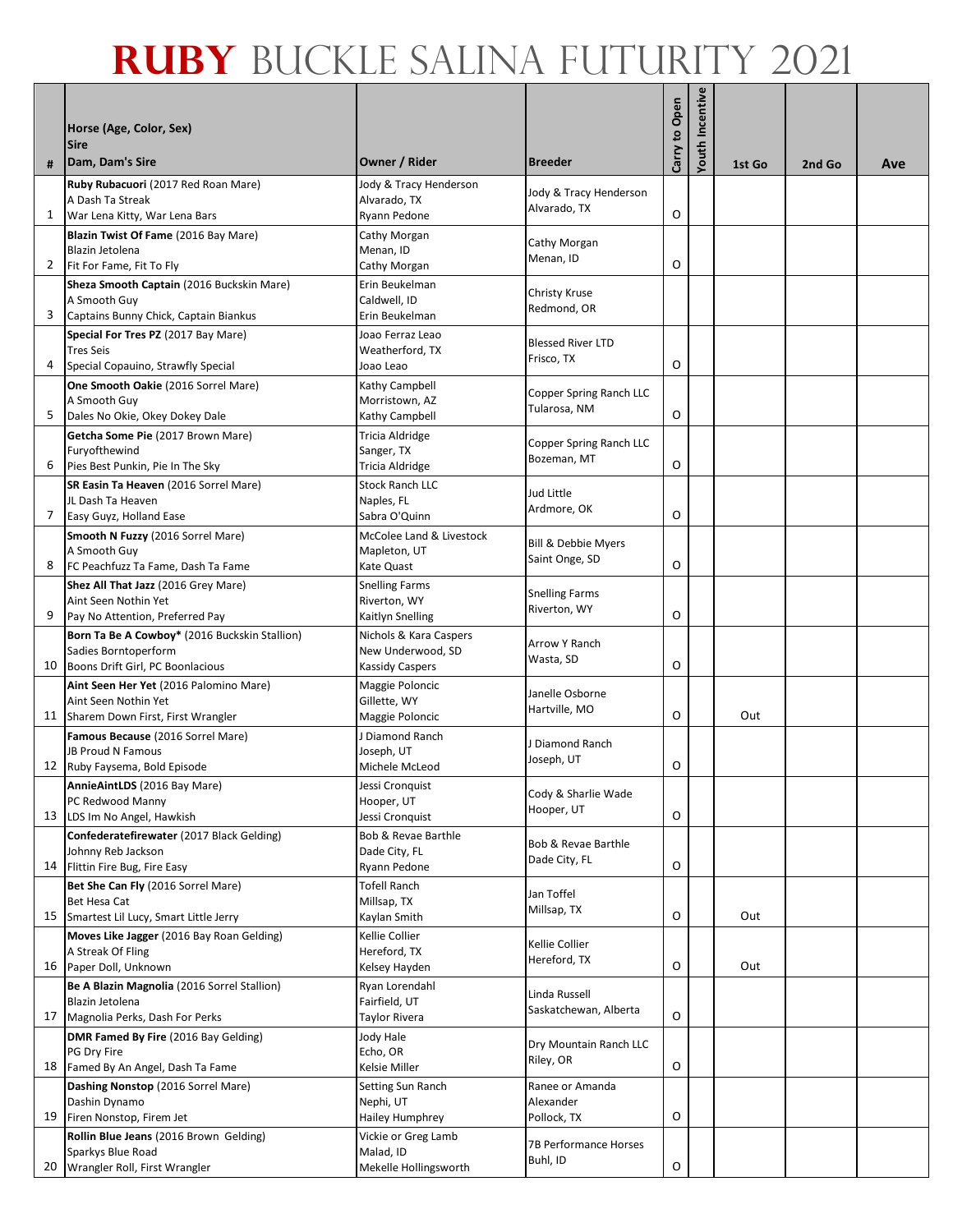|    | Horse (Age, Color, Sex)<br><b>Sire</b>                                             |                                                         |                                      | Carry to Open | Youth Incentive |        |        |     |
|----|------------------------------------------------------------------------------------|---------------------------------------------------------|--------------------------------------|---------------|-----------------|--------|--------|-----|
| #  | Dam, Dam's Sire                                                                    | Owner / Rider                                           | <b>Breeder</b>                       |               |                 | 1st Go | 2nd Go | Ave |
|    | Goodbye Shadow (2016 Bay Gelding)<br>The Goodbye Lane                              | Clay Peck<br>St George, UT                              | Kara Olson & Deanna<br>Morris        |               |                 |        |        |     |
| 21 | Toast The Dollars, Sir Austin Dollars                                              | Teressa Peck                                            | Fort Bridger, WY                     | O             |                 |        |        |     |
|    | <b>BVB Winners Fame (2016 Sorrel Gelding)</b>                                      | J & J Atkinson LLC                                      | Van Dee Bearden                      |               |                 |        |        |     |
| 22 | <b>Winners Version</b><br>CPA Streak Ta Fame, Dash Ta Fame                         | Murray, UT<br>Jill Atkinson                             | Riverton, UT                         |               |                 |        |        |     |
|    | Switching Creeks (2016 Chestnut Mare)                                              | Paul Freed                                              | Ron & Laurie Mooseman                |               |                 |        |        |     |
| 23 | Conn Creek<br>RM Switchiing Creeks, Chickie Cherry Cola                            | Wellsville, UT<br>Kailey Mitton                         | Morgan, UT                           | O             |                 |        |        |     |
|    | Down By The Creek (2016 Chestnut Gelding)                                          | Ron or Laurie Moosman                                   |                                      |               |                 |        |        |     |
|    | Conn Creek                                                                         | Morgan, UT                                              | Ron or Laurie Moosman<br>Morgan, UT  | O             |                 |        |        |     |
|    | 24 BF Pieces Of April, First Prize Perry<br>Crystalzz N Vegas (2016 Bay Roan Mare) | Kaycee Ferrin<br>Jackie Rhoden                          |                                      |               |                 |        |        |     |
|    | French Streaktovegas                                                               | Prineville, OR                                          | Jim & Kathy Lucas<br>Jackson, WY     |               |                 |        |        |     |
| 25 | Clarks Poco Crystal, Weavers Poco Sugar                                            | Jackie Rhoden                                           |                                      |               |                 |        |        |     |
|    | First Vanila (2016 Palomino Mare)<br>Coronado Cartel                               | <b>Stephanie Forbes</b><br>Niagara-On-The-Lake, Ontario | Alan Woodbury                        |               |                 |        |        |     |
| 26 | Dash Ta Vanila, Dash Ta Fame                                                       | <b>Stephanie Forbes</b>                                 | Dickinson, ND                        | O             |                 |        |        |     |
|    | Partons My French (2016 Palomino Mare)                                             | Sonia Gorrell                                           | Sonia Gorrell                        |               |                 |        |        |     |
| 27 | First Down French<br>Presure Points, Jazzin Hi                                     | Porterville, CA<br>Sonia Gorrell                        | Porterville, CA                      | O             |                 |        |        |     |
|    | TPH Aint Dun It Yet (2016 Dun Gelding)                                             | Deborah Grulke                                          | Deborah Grulke                       |               |                 |        |        |     |
| 28 | Aint Seen Nothin Yet<br>Dun It With Revenge, Hollywood Heat                        | Buckeye, AZ<br>Deborah Grulke                           | Buckeye, AZ                          | O             |                 |        |        |     |
|    | Designedforpressure (2017 Sorrel Mare)                                             | Karl Yurko DVM                                          |                                      |               |                 |        |        |     |
|    | No Pressure On Me                                                                  | Wheeling, WV                                            | Ryann Lee Pedone<br>Sunset, TX       |               |                 |        |        |     |
| 29 | VF A Little Bit Red, Designer Red<br>TS Lora's Guy Stinson (2016 Sorrel Gelding)   | Ryann Pedone<br>Lindsay Schulz                          |                                      | O             |                 |        |        |     |
|    | <b>Eddie Stinson</b>                                                               | Moses Lake, WA                                          | Karen Lynn Ottinger                  |               |                 |        |        |     |
| 30 | Firewater Frenchie, Frenchmans Guy                                                 | Lindsay Schulz                                          | Hondo, TX                            | O             |                 |        |        |     |
|    | Bola De Fuego* (2016 Bay Stallion)<br><b>Firewater Flit</b>                        | Danielle Stubstad<br>Ocala, FL                          | Christine & Debbie<br>Langlois       |               |                 |        |        |     |
| 31 | Beam Me Up Kelly, First Down Kelly                                                 | Jenna Dominick                                          | Watsonville, CA                      | O             |                 |        |        |     |
|    | Jess Seis So (2017 Chestnut Mare)                                                  | Lee & Hallie Hanssen                                    | Thomas Ford Jacobs                   |               |                 |        |        |     |
| 32 | French Streakin Jess<br>Tres Movidas, Tres Seis                                    | Hermosa, SD<br>Hallie Hanssen                           | Pritchett, CO                        | O             |                 |        |        |     |
|    | Natural Born Rockin (2016 Bay Gelding)                                             | Mike Oden Cattle Co                                     | Mike Oden Cattle Co                  |               |                 |        |        |     |
| 33 | Rockin W<br>Natural Born Dunit, Hollywood Dun It                                   | Williams, AZ<br>Christina Gould                         | Williams, AZ                         | O             |                 |        |        |     |
|    | LH Sheza Hellavalane (2016 Chestnut Mare)                                          | Cathy Morgan                                            |                                      |               |                 |        |        |     |
|    | The Goodbye Lane                                                                   | Menan, ID                                               | Lorlelei Hankins<br>Rock Springs, TX |               |                 |        |        |     |
| 34 | HellnFury, Furyofthewind<br>Flinging Dinero* (2016 Palomino Roan Stallion)         | Cathy Morgan<br>Cross Country Ranch                     |                                      | O             |                 |        |        |     |
|    | A Streak Of Fling                                                                  | Culver, OR                                              | Aimee Kay<br>Bluff Dale, TX          |               |                 |        |        |     |
| 35 | LK Shezapeasadinero, PC Frenchmans Hayday                                          | Jordan Bailey                                           |                                      | O             |                 |        |        |     |
|    | Secret Slew Of Cash (2016 Gray Gelding)<br>Hez Our Secret                          | Tyson & Kasandra Hansen<br>Dammeron Valley, UT          | Teri Cochran                         |               |                 |        |        |     |
| 36 | Czech This Chick, Chicks Slew Of Bux                                               | Kelsey Hayden                                           | Lipan, TX                            | O             |                 |        |        |     |
|    | Tres Candies Pz (2017 Bay Mare)<br><b>Tres Seis</b>                                | Joao Ferraz Leao<br>Weatherford, TX                     | Guy Rodrigues Peixoto<br>Junior      |               |                 |        |        |     |
| 37 | Sex N Candy, White Tie                                                             | Joao Leao                                               | Frisco, TX                           | O             |                 |        |        |     |
|    | MarlaHoooch (2016 Buckskin Mare)                                                   | Wes Kellet                                              | Cody & Sharlie Wade                  |               |                 |        |        |     |
| 38 | PC Redwood Manny<br>Scottys Special Popo, Royal Special Effort                     | Plain City, UT<br>McKinlee Kellett                      | Hooper, UT                           | O             |                 |        |        |     |
|    | Mister Prime Time (2016 Buckskin Gelding)                                          | Erin Beukelman                                          | Donna Stovner                        |               |                 |        |        |     |
| 39 | PG Dryfire<br>Prime Time Rocket, Frenchmans Guy                                    | Caldwell, ID<br>Erin Beukelman                          | Parma, ID                            | O             |                 |        |        |     |
|    | Cfour Epicallie (2016 Sorrel Mare)                                                 | Doug & Shannon Moody                                    |                                      |               |                 |        |        |     |
|    | Epic Leader                                                                        | Vernal, UT                                              | Kelly & Ivy Conrado<br>Box Elder, SD |               |                 |        |        |     |
| 40 | Little Fancy Granny, Del Puerto Bill                                               | Kelly Conrado                                           |                                      | O             |                 |        |        |     |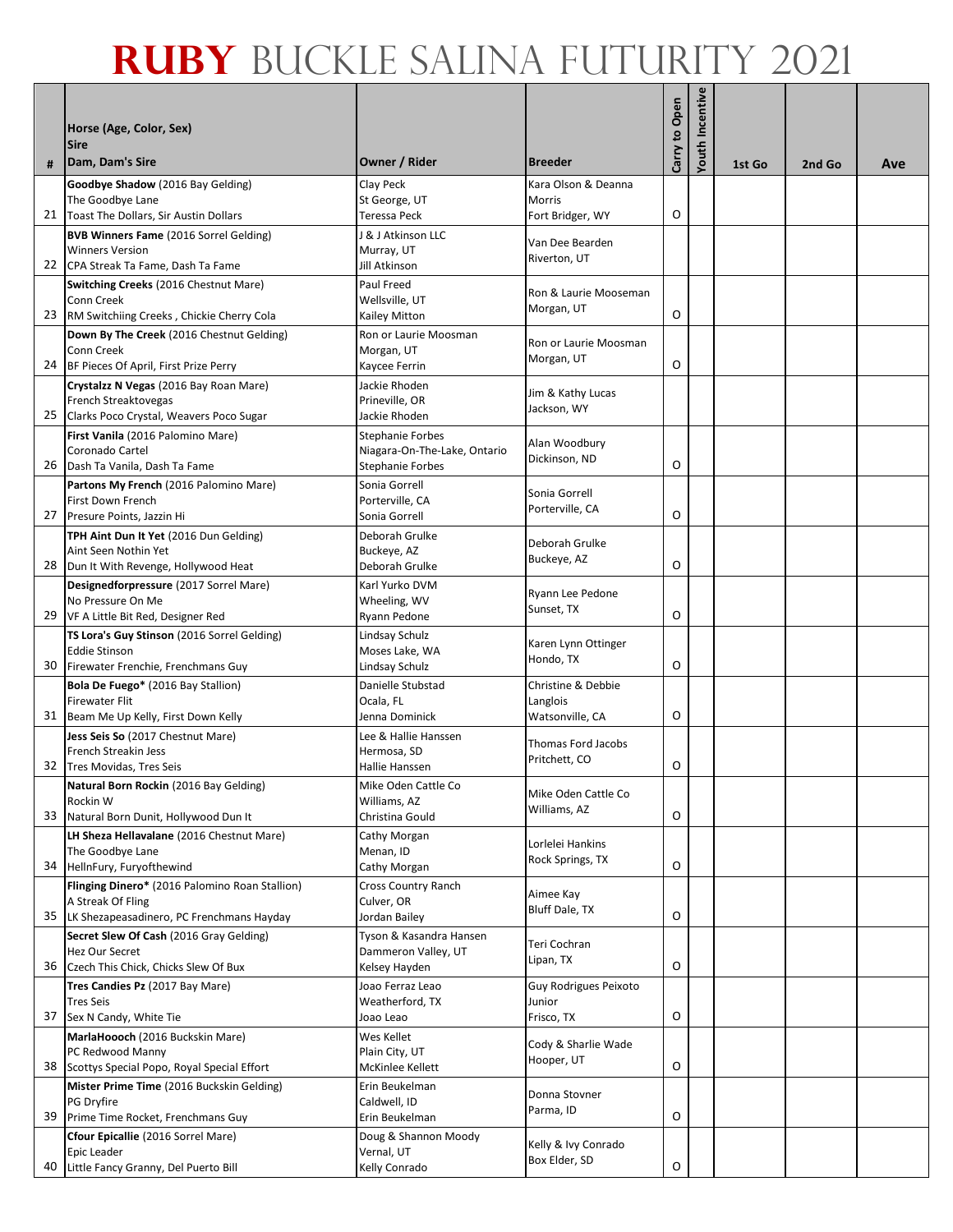| #  | Horse (Age, Color, Sex)<br><b>Sire</b><br>Dam, Dam's Sire         | Owner / Rider                               | <b>Breeder</b>                            | Carry to Open | Youth Incentive |        |        |     |
|----|-------------------------------------------------------------------|---------------------------------------------|-------------------------------------------|---------------|-----------------|--------|--------|-----|
|    | SmoothMove Ta Heaven (2016 Sorrel Mare)                           | Clay & Roxie Tew                            |                                           |               |                 | 1st Go | 2nd Go | Ave |
|    | JL Dash Ta Heaven                                                 | Lipan, TX                                   | Jud Little                                |               |                 |        |        |     |
|    | 41 Smooth My Credit, Cash Not Credit                              | Colt Tew                                    | Ardmore, OK                               | O             |                 |        |        |     |
|    | Guyz Speedy Girl (2016 Bay Mare)                                  | Kathy Campbell                              | <b>Bill or Debbie Myers</b>               |               |                 |        |        |     |
|    | Frenchmans Guy<br>42 A Speedy Lena, World Speed                   | Morristown, AZ<br>Kathy Campbell            | Saint Onge, SD                            | O             |                 |        |        |     |
|    | Kool Rocketman (2017 Sorrel Gelding)                              | Tiffeny Accomazzo                           |                                           |               |                 |        |        |     |
|    | <b>Valiant Hero</b>                                               | Stephenville, TX                            | Brenda Reswig<br>Bismark, ND              |               |                 |        |        |     |
| 43 | One Kool Wagon, PYC Paint Your Wagon                              | Ryann Pedone                                |                                           | O             |                 |        |        |     |
|    | Three Times The Fury (2017 Sorrel Mare)<br>Furyofthewind          | C. Dudley/T. Aldridge<br>Sanger, TX         | Amy Schimke                               |               |                 |        |        |     |
|    | 44 Three And Out, Tres Seis                                       | <b>Tricia Aldridge</b>                      | Wessington Springs, SD                    | O             |                 |        |        |     |
|    | Stetson Ray (2017 Sorrel Gelding)                                 | Gayle & Darby Duncan                        |                                           |               |                 |        |        |     |
|    | <b>Eddie Stinson</b>                                              | Cameron, OK                                 | Darby Duncan<br>Cameron, OK               |               |                 |        |        |     |
|    | 45 Sixes Plain Bully, Bully Bullion                               | Lance Graves                                |                                           | O             |                 |        |        |     |
|    | A Dash Ta Winn (2017 Bay Roan Mare)<br>A Dash Ta Streak           | Kylie Sisam<br>Spanish Fork, UT             | Lisa O'Rourke Fulton                      |               |                 |        |        |     |
|    | 46 Winnsboro, Merridoc                                            | Kylie Sisam                                 | Valentine, NE                             | O             |                 |        |        |     |
|    | Gunnit To Sixty 37 (2017 Gray Gelding)                            | Idaho Physicians Assistant Inc              | Shannon Renee Akerstrom                   |               |                 |        |        |     |
|    | PG Dry Fire<br>47 Packin Golden Coins, Packin Sixes               | Rigby, ID<br>Callie Jones                   | Potter Valley, CA                         | O             |                 |        |        |     |
|    | Look At Bert Fly (2016 Bay Gelding)                               | Stephanie Ryan                              |                                           |               |                 |        |        |     |
|    | JD Look                                                           | Poulsbo, WA                                 | Stephanie Ryan<br>Poulsbo, WA             |               |                 |        |        |     |
|    | 48 Plain Candy Bar, Just Plain Colonel                            | Stephanie Ryan                              |                                           | O             |                 |        |        |     |
|    | Rockstar By Design (2016 Brown Stallion)                          | Jamie Bashford                              | Jason Martin & Charlie                    |               |                 |        |        |     |
|    | Slick By Design<br>49 Streakingflingindisco, A Streak Of Fling    | Queen Creek, AZ<br>Jamie Bashford           | Cole<br>Pilot Point, TX                   | O             |                 |        |        |     |
|    | Lulu Stinson (2017 Sorrel Mare)                                   | Chris Lybbert                               |                                           |               |                 |        |        |     |
|    | <b>Eddie Stinson</b>                                              | Forestburg, TX                              | Chris Lybbert<br>Forestburg. TX           |               |                 |        |        |     |
|    | 50 Lydia An Heiress, Dr Nick Bar                                  | Samantha Boone                              |                                           | O             |                 |        |        |     |
|    | Hello Stella (2017 Brown Mare)<br>The Goodbye Lane                | Sharin Hall<br>Pilot Point, TX              | Sharin Hall                               |               |                 |        |        |     |
| 51 | Go Go Fame, Dash Ta Fame                                          | Sharin Hall                                 | Pilot Point, TX                           | O             |                 |        |        |     |
|    | Hammer It Smooth (2017 Buckskin Mare)                             | Sierra Zowada                               | Mike Pickard                              |               |                 |        |        |     |
|    | A Smooth Guy<br>52 Designers Splash, Splash Bac                   | Big Horn, WY<br>Sierra Zowada               | Byars, OK                                 | O             |                 |        |        |     |
|    | DM High Roller (2017 Palomino Stallion)                           | Dillon & LaTricia Mundorf                   |                                           |               |                 |        |        |     |
|    | French Streaktovegas                                              | Three Rivers, TX                            | LaTricia Mundorf<br>Three Rivers, TX      |               |                 |        |        |     |
|    | 53 Happy To Run Em, Firewaterontherocks                           | LaTricia Mundorf                            |                                           | O             |                 |        |        |     |
|    | Mister Tres (2017 Brown Gelding)<br><b>Tres Seis</b>              | Ryann Pedone<br>Sunset, TX                  | <b>Bennett Racing Stables LLC</b>         |               |                 |        |        |     |
|    | 54 A True Stoli, Stoli                                            | Ryann Pedone                                | Franklin, IN                              | O             |                 |        |        |     |
|    | Fame Creek (2016 Chestnut Mare)                                   | Brady or Haylee Woodward                    | Ron or Laurie Moosman                     |               |                 |        |        |     |
|    | Conn Creek                                                        | Morgan, UT                                  | Morgan, UT                                | O             |                 |        |        |     |
|    | 55 Makn Fame, Maknmoves<br>Diamond Center (2016 Buckskin Gelding) | Haylee Woodward<br>Kyle Edwards & Sue Smith |                                           |               |                 |        |        |     |
|    | A Smooth Guy                                                      | Blackfoot, ID                               | Kyle Edwards & Sue Smith<br>Blackfoot, ID |               |                 |        |        |     |
|    | 56 Dashs Center Fold, Dash Ta Fame                                | Sue Smith                                   |                                           | O             |                 |        |        |     |
|    | Look What Dyna Did (2017 Sorrel Mare)                             | Mary Ogle                                   | Bennette Barrington-Little                |               |                 |        |        |     |
| 57 | JL Dash Ta Heaven<br>HY Talented Chick, Flaming Talent            | Kinta, OK<br>Mary Beth Ogle                 | Ardmore, OK                               | O             |                 |        |        |     |
|    | Sand In My Socks (2017 Sorrel Mare)                               | Isabella Quarter Horses                     |                                           |               |                 |        |        |     |
|    | <b>BHR Frenchies Socks</b>                                        | Victoria, TX                                | Isabella Quarter Horses<br>Victoria, TX   |               |                 |        |        |     |
|    | 58 JC Pick Six, Tres Seis                                         | Kassie Mowry                                |                                           | O             |                 |        |        |     |
|    | BS Born Ta Cash (2016 Gray Mare)<br>Born Ta Be Famous             | DaCota Monk & Louis Saggione<br>Point, TX   | Kris Suard                                |               |                 |        |        |     |
| 59 | Sulley, Judge Cash                                                | DaCota Monk                                 | Thibodaux, LA                             | O             |                 |        |        |     |
|    | CM A Swift Corona (2016 Bay Mare)                                 | Trent & Deena Van Tassell                   | Cole & Marcie Wilson                      |               |                 |        |        |     |
|    | The Goodbye Lane<br>60 CM Corona Onthehouse, Stel Corona          | Portage, UT<br>Deena Van Tassell            | Spanish Fork, UT                          | $\mathsf O$   |                 |        |        |     |
|    |                                                                   |                                             |                                           |               |                 |        |        |     |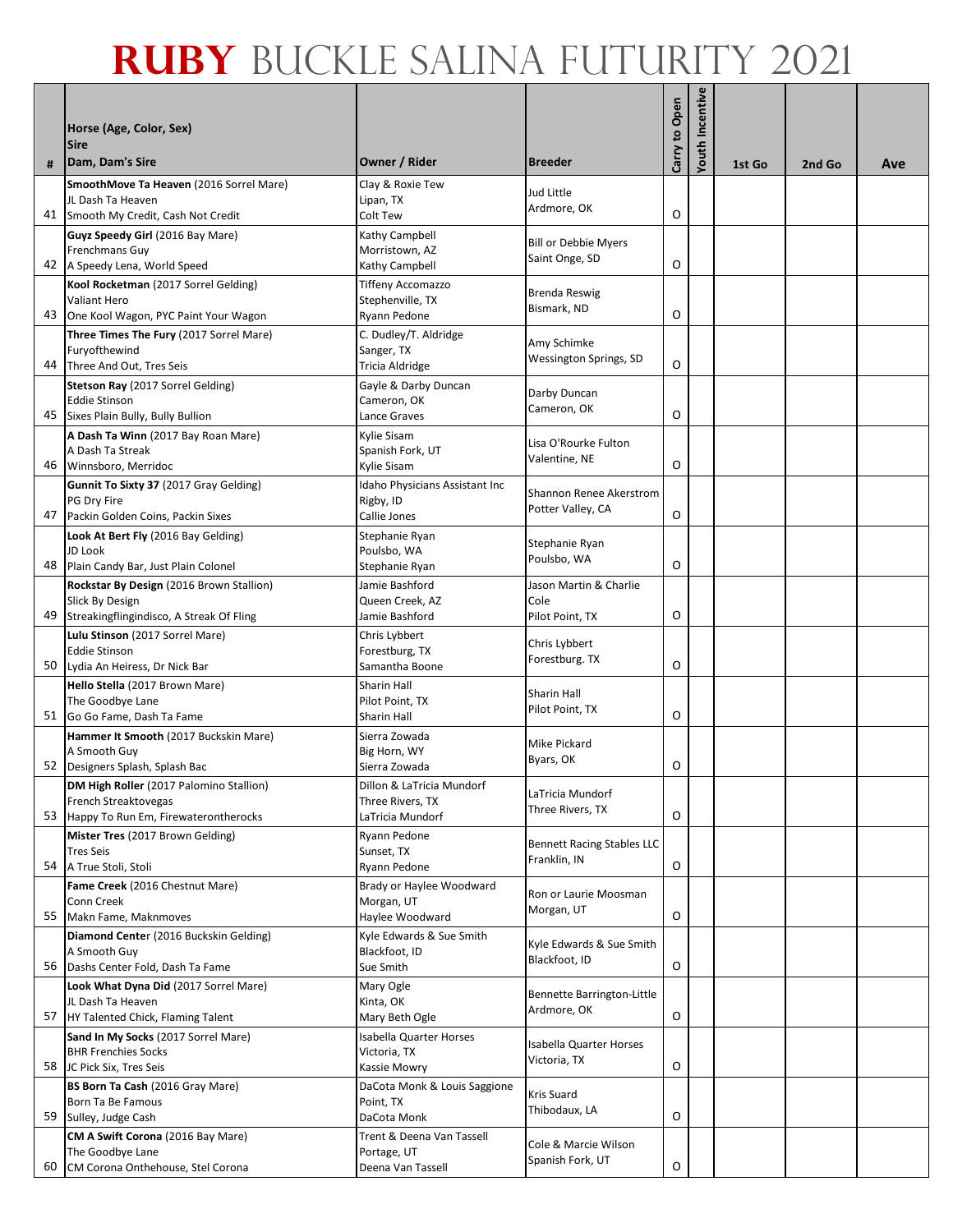| #  | Horse (Age, Color, Sex)<br><b>Sire</b><br>Dam, Dam's Sire     | Owner / Rider                              | <b>Breeder</b>                      | Carry to Open | Incentive<br>Youth | 1st Go | 2nd Go | Ave |
|----|---------------------------------------------------------------|--------------------------------------------|-------------------------------------|---------------|--------------------|--------|--------|-----|
|    | BullyzDashofDynamite (2016 Grey Gelding)                      | Kylie Kaylor                               |                                     |               |                    |        |        |     |
|    | Dashin Dynamo                                                 | Crowheart, WY                              | <b>Becky Brewster</b>               |               |                    |        |        |     |
|    | 61 Rear Drive, Bully Bullion                                  | Kylie Kaylor                               | Lubbock, TX                         | O             |                    |        |        |     |
|    | Buckstreakin Naked (2016 Buckskin Gelding)                    | Hank & Stephanie Williams                  | Leslie Bailey                       |               |                    |        |        |     |
|    | A Streak Of Fling                                             | Norwood, CO                                | Pauls Valley, OK                    | O             |                    |        |        |     |
| 62 | French Bar Belle, Frenchmans Guy                              | Harlie Zehnder                             |                                     |               |                    |        |        |     |
|    | Driftin Journey Lane (2016 Brown Mare)<br>The Goodbye Lane    | Jared Brotherson<br>Wales, UT              | Matthew & Candice Losee             |               |                    |        |        |     |
| 63 | Speedy Blue Belle, My Blue Drift                              | Candice Losee                              | Spanish Fork, UT                    | O             |                    |        |        |     |
|    | Tactical Patience (2016 Chestnut Gelding)                     | B Spur'n Ranch                             | Robert or Jody Norris               |               |                    |        |        |     |
|    | <b>Winners Version</b>                                        | Payson, UT                                 | Caldwell, TX                        |               |                    |        |        |     |
| 64 | Just Swing Easy, Dash For Cash                                | Amanda Butler                              |                                     | O             |                    |        |        |     |
|    | Your Rockin Lady (2016 Sorrel Mare)                           | Mike Oden Cattle Co                        | Mike Oden Cattle Co                 |               |                    |        |        |     |
| 65 | Rockin W<br>Your Ginnin Lady, Tanquery Gin                    | Williams, AZ<br>Christina Gould            | Williams, AZ                        | O             |                    |        |        |     |
|    | Crack Open TheBubbly (2016 Buckskin Mare)                     | Stacee Lundstrom                           |                                     |               |                    |        |        |     |
|    | First Down French                                             | Finley, ND                                 | <b>Stacee Lundstrom</b>             |               |                    |        |        |     |
|    | 66 Stop The Bubbly, Nonstop Bubblin                           | Josh Seeger                                | Finley, ND                          | O             |                    |        |        |     |
|    | Pressures Off Lena (2017 Sorrel Mare)                         | Danielle Stubstad                          | Danielle Stubstad                   |               |                    |        |        |     |
|    | No Pressure On Me                                             | Ocala, FL                                  | Ocala, FL                           |               |                    |        |        |     |
| 67 | DSR Spirit Olena, Gay Bar Dynamo                              | Jenna Dominick                             |                                     | O             |                    |        |        |     |
|    | Greatunderpressure (2016 Sorrel Gelding)<br>No Pressure On Me | Ryann Pedone<br>Sunset, TX                 | Ryann Pedone                        |               |                    |        |        |     |
| 68 | Kiss Kiss This, Chain Of Events                               | Ryann Pedone                               | Sunset, TX                          | O             |                    |        |        |     |
|    | Judge My Class* (2016 Black Stallion)                         | Tammy Bailey                               |                                     |               |                    |        |        |     |
|    | Judge Cash                                                    | Onalaska, WA                               | <b>Tammy Bailey</b><br>Onalaska, WA |               |                    |        |        |     |
|    | 69 Rubys Classy Biankus, Captain Biankus                      | Jordan Bailey                              |                                     | O             |                    |        |        |     |
|    | MJ Barbwire Lane (2016 Grey Mare)                             | Mark & Linda Jarvis                        | Mark & Linda Jarvis                 |               |                    |        |        |     |
|    | The Goodbye Lane<br>70 Winkens Express, Winken On Ya          | Spanish Fork, UT<br>Marcie Wilson          | Spanish Fork, UT                    | O             |                    |        |        |     |
|    | So Im A Blazin Fame (2016 Sorrel Mare)                        | Kelle K Moore                              |                                     |               |                    |        |        |     |
|    | Blazin Jetolena                                               | Douglas, WY                                | Amy Behrends                        |               |                    |        |        |     |
| 71 | Leavem Sweet Lucy, Dash Ta Fame                               | Hope Raley                                 | Fredericksburg, TX                  | O             |                    |        |        |     |
|    | VF Queen Stinson (2016 Bay Mare)                              | Chelsea Juarez                             | <b>Victory Farms</b>                |               |                    |        |        |     |
|    | <b>Eddie Stinson</b>                                          | Belgrade, MT                               | Ada, OK                             | O             |                    |        |        |     |
|    | 72 Bloomingdales, First Down Dash                             | Lindsay Schulz<br>All-In Barrel Horses LLC |                                     |               |                    |        |        |     |
|    | Ms French Wallawalla (2017 Chestnut Mare)<br>The Kandyman     | Crooks, SD                                 | Tom & Barb Westover                 |               |                    |        |        |     |
|    | 73 French Streakin Izzy, A Streak Of Fling                    | Hallie Hanssen                             | Egan, SD                            | O             |                    |        |        |     |
|    | LX Famous Jet (2017 Sorrel Gelding)                           | Colin Letham                               | Randy or Vauna Walker               |               |                    |        |        |     |
|    | Blazin Jetolena                                               | Blackfoot, ID                              | Blackfoot, ID                       |               |                    |        |        |     |
|    | 74 DTF Way To Be, Dash Ta Fame                                | Vauna Walker                               |                                     |               |                    |        |        |     |
|    | Merri Eddies Sun (2016 Chestnut Mare)<br><b>Eddie Stinson</b> | Jenae Ordeman<br>Saratoga, WY              | Jenae Ordeman                       |               |                    |        |        |     |
|    | 75 Six Hex Frost, Sundewit                                    | Jenae Orderman                             | Saratoga, WY                        | O             |                    |        |        |     |
|    | Now Dats Frenchin (2016 Palomino Mare)                        | Greg Torgerson                             |                                     |               |                    |        |        |     |
|    | Dats A Frenchman                                              | Richfield, UT                              | Kourtney Woods<br>Fallon, NV        |               |                    |        |        |     |
| 76 | CSE Dash Of Boston, Dash Of Royal Gold                        | Jayda Torgerson                            |                                     | O             | Y                  |        |        |     |
|    | MJ Condo Cowboy (2016 Sorrel Gelding)                         | Josh Harvey                                | Matthew & Jacqueline                |               |                    |        |        |     |
| 77 | Carrizzo<br>Cisco Goldie, PC Cisco Frost                      | Decatur, TX<br>Wyatt Paul                  | Condo<br>Arcadia, FL                | O             |                    | Out    |        |     |
|    | Doubledownonthisguy (2016 Palomino Gelding)                   | Roger & Margaret Jones                     |                                     |               |                    |        |        |     |
|    | Frenchmans Guy                                                | Farson, WY                                 | Margaret Jones                      |               |                    |        |        |     |
|    | 78 Kwynns Dash, Dash Ta Fame                                  | Margaret Jones                             | Farson, WY                          | O             |                    |        |        |     |
|    | Mucho Suave (2016 Buckskin Gelding)                           | Maesa Kummer                               | Maesa Kummer                        |               |                    |        |        |     |
| 79 | A Smooth Guy<br>Fergies Fling, A Streak Of Fling              | Briggsdale, CO<br>Maesa Kummer             | Briggsdale, CO                      | O             |                    |        |        |     |
|    | Alice Olivia (2016 Bay Mare)                                  | G and N Wood Properties LLC                | G and N Wood Properties             |               |                    |        |        |     |
|    | The Goodbye Lane                                              | West Jordan, UT                            | LLC                                 |               |                    |        |        |     |
| 80 | Kizzy Cue, Streakin Dash                                      | Terri Wood Gates                           | West Jordan, UT                     | O             |                    |        |        |     |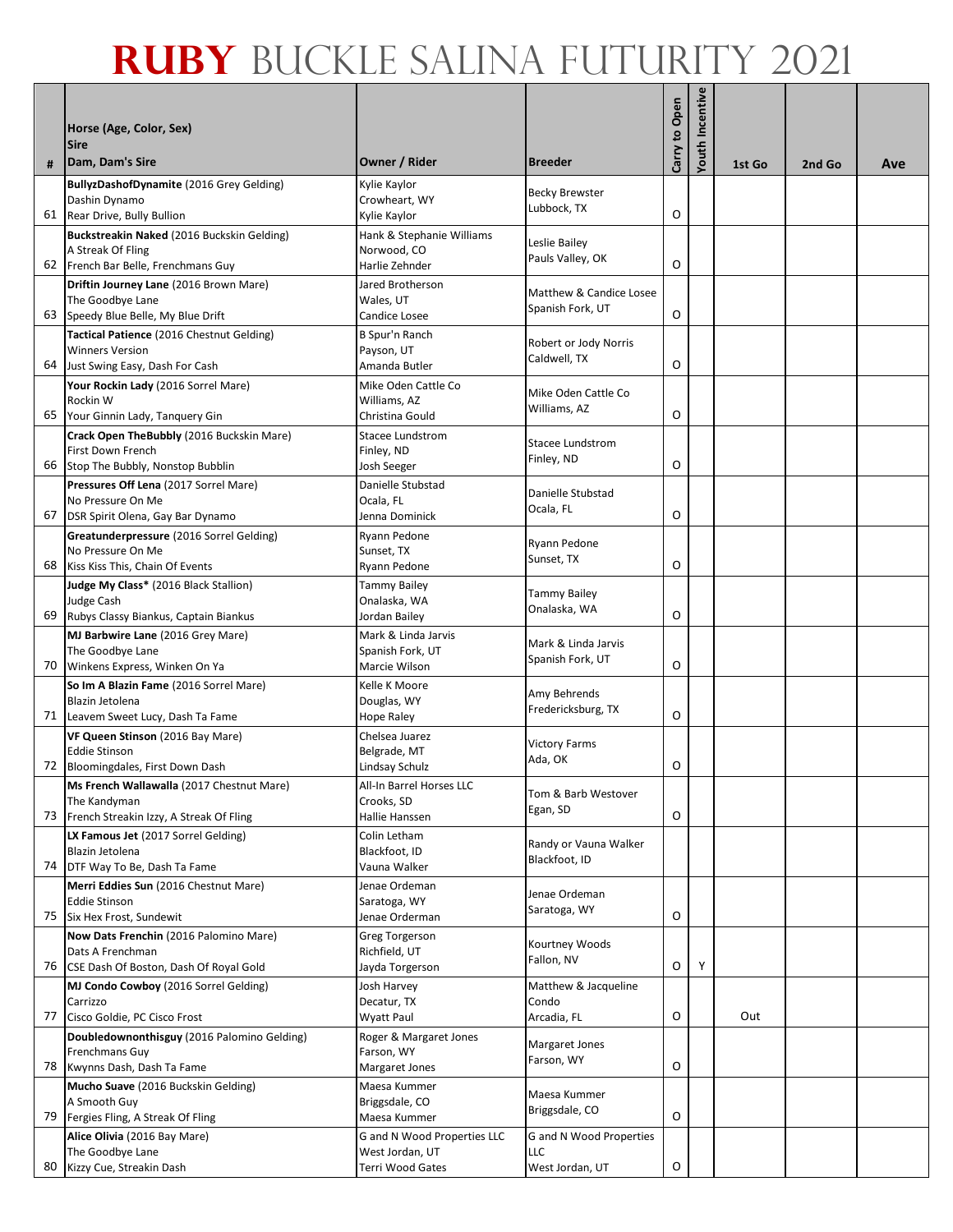|    | Horse (Age, Color, Sex)<br><b>Sire</b>                                                                     |                                                                       |                                               | Carry to Open | Incentive |        |        |     |
|----|------------------------------------------------------------------------------------------------------------|-----------------------------------------------------------------------|-----------------------------------------------|---------------|-----------|--------|--------|-----|
| #  | Dam, Dam's Sire                                                                                            | Owner / Rider                                                         | <b>Breeder</b>                                |               | Youth     | 1st Go | 2nd Go | Ave |
| 81 | Smooth N Speedy Guy (2016 Buckskin Gelding)<br>A Smooth Guy<br>Patience N Speed, World Speed               | Kathy Campbell<br>Morristown, AZ<br>Shyann Lucas                      | <b>Bill or Debbie Myers</b><br>Saint Onge, SD | O             |           |        |        |     |
| 82 | Nowata Sign (2016 Bay Mare)<br>Freighttrain B<br>Saratoga Song, First Down Dash                            | Reanna O'Bar<br>Fountain, CO<br>Kelly Conrado                         | Darling Farms LLC<br>Lamont, OK               |               |           |        |        |     |
| 83 | Guy Of My Dreams (2016 Sorrel Gelding)<br>A Smooth Guy<br>Show Me Your Hyde, Darkelly                      | Wayne & Kim Smith<br>Touchet, WA<br>Kim Smith                         | Wayne & Kim Smith<br>Touchet, WA              | O             |           |        |        |     |
| 84 | Smooth Up Lady (2016 Palomino Mare)<br>A Smooth Guy<br>Up Straight, Lean With Me                           | Gayle Gray Smith<br>Cave Creek, AZ<br>Jenna Duhon                     | Mike Oden Cattle Co<br>Williams, AZ           | O             |           |        |        |     |
| 85 | Rivons Mr America (2017 Sorrel Gelding)<br><b>Tres Seis</b><br>Electric Fire Water, Flaming Fire Water     | Wilde Performance Horses Inc<br>Wenyzville, MO<br>Ryann Pedone        | Kissmyfairytale Inc<br>Azle, TX               | O             |           |        |        |     |
| 86 | Rainys Flyer (2016 Buckskin Mare)<br>Guys Eye Paint<br>The Rainbow Flyer, Strawfly Special                 | Chyanne Soffel<br>Circleville, UT<br>Jessica Miller                   | Chyanne Soffel<br>Circleville, UT             | O             |           |        |        |     |
| 87 | Pritzi By Design (2016 Bay Mare)<br>Slick By Design<br>Frenchmans Pritzi, Frenchmans Guy                   | <b>Starlyn McCauley</b><br>Silver City, NM<br><b>Starlyn McCauley</b> | Megan/Bill/Susie Lewis<br>Filer, ID           | O             |           |        |        |     |
| 88 | Streakin Lil Perks (2017 Blue Roan Mare)<br>Streakin Lil Wayne<br>R Cash Master, Perks Master              | Tricia Aldridge<br>Sanger, TX<br><b>Tricia Aldridge</b>               | Don &/or Tracy McManus<br>Lone Grove, OK      | O             |           |        |        |     |
| 89 | HR Heavens Haze (2017 Bay Gelding)<br>JL Dash Ta Heaven<br>French Bouglet, Frenchmans Guy                  | Kendall Pearce<br>Valley View, TX<br>Jessica Morris                   | Thomas Chourdant<br>Choudrant, LA             | O             |           |        |        |     |
| 90 | VF Lil Bit Stinson (2017 Sorrel Mare)<br><b>Eddie Stinson</b><br>Little Bit Princess, Super Sence Amillion | Chani Graves<br>Sulphur Springs, TX<br>Chani Graves                   | <b>Victory Farms</b><br>Ada, OK               | O             |           |        |        |     |
| 91 | <b>KM Famous Sniper</b> (2016 Sorrel Gelding)<br>First Down French<br>Dash Ta Fantasy, Dash Ta Fame        | Summer Lunt<br>Snowflake, AZ<br>DaCota Monk                           | Katie McCaslan<br>Raisin City, CA             |               |           |        |        |     |
| 92 | Yippie Five Cartel (2016 Sorrel Mare)<br>Five Bar Cartel<br>Yippie Skippie, Streakin La Jolla              | Jamie Snyder & Alexander<br>McHenry   Norco, CA<br>Jamie Snyder       | Narciso Flores<br>Houston, TX                 | O             |           |        |        |     |
| 93 | CR Lane Ta Fame (2016 Chestnut Gelding)<br>The Goodbye Lane<br>Stitchs Jet Ta Fame, Fire Water Ta Fame     | Tammy Chatburn<br>Albion, ID<br>Tammy Chatburn                        | Jeff & Tammy Chatburn<br>Albion, ID           | O             |           |        |        |     |
| 94 | Jess Win Harriet (2016 Sorrel Mare)<br><b>Winners Version</b><br>Six Sasperillys, Sixes Jess               | Paul or Vickie Solmonsen<br>Axtell, UT<br>Vickie Solmonsen            | Bryan Holgate<br>Altamont, UT                 | O             |           |        |        |     |
| 95 | Can Dee (2016 Bay Mare)<br>Blazin Jetolena<br>I Can See Shawnee, Azyoucansee                               | Darren & Tara Coughlin<br>St George, UT<br>Isabelle Coughlin          | Millsap, TX                                   | O             |           |        |        |     |
| 96 | A Streak Ta The Moon (2016 Bay Roan Mare)<br>A Streak Of Fling<br>Dash Ta Suz, Dash Ta Fame                | Dr Steve Hurlbert<br>Weatherford, TX<br>Cheynne Wimberley             | Dr Steve Hurlbert<br>Weatherford, TX          | O             |           |        |        |     |
| 97 | Laneys Effort (2016 Brown Mare)<br>The Goodbye Lane<br>Cassidy Effort, Special Royal Effort                | <b>Ryker Sweat</b><br>Heber, UT<br>Jade Rindlisbacher                 | <b>Ryker Sweat</b><br>Heber, UT               | O             |           |        |        |     |
| 98 | CR Sassy Frenchgirl (2016 Bay Roan Mare)<br>French Streaktovegas<br>Estrella La Jolla, Streakin La Jolla   | Sylvia Howell<br>Romoland, CA<br>Cassie Howell                        | Sylvia Howell<br>Romoland, CA                 | O             |           |        |        |     |
| 99 | Mannys French Lady (2017 Buckskin Mare)<br>Guys Eye Paint<br>Mannys Angele, PC Redwood Manny               | Kristy Maxwell<br>Weatherford, TX<br>Kristy Maxwell                   | Mat Ashworth<br>Kaysville, UT                 | O             |           |        |        |     |
|    | SL Neilys Design (2016 Sorrel Stallion)<br>Slick By Design<br>100 Neilys Design, Dashing With Cash         | Sitnal Livestock LLC<br>Spearfish, SD<br>Amy Lantis                   | Sitnal Livestock LLC<br>Spearfish, SD         | O             |           |        |        |     |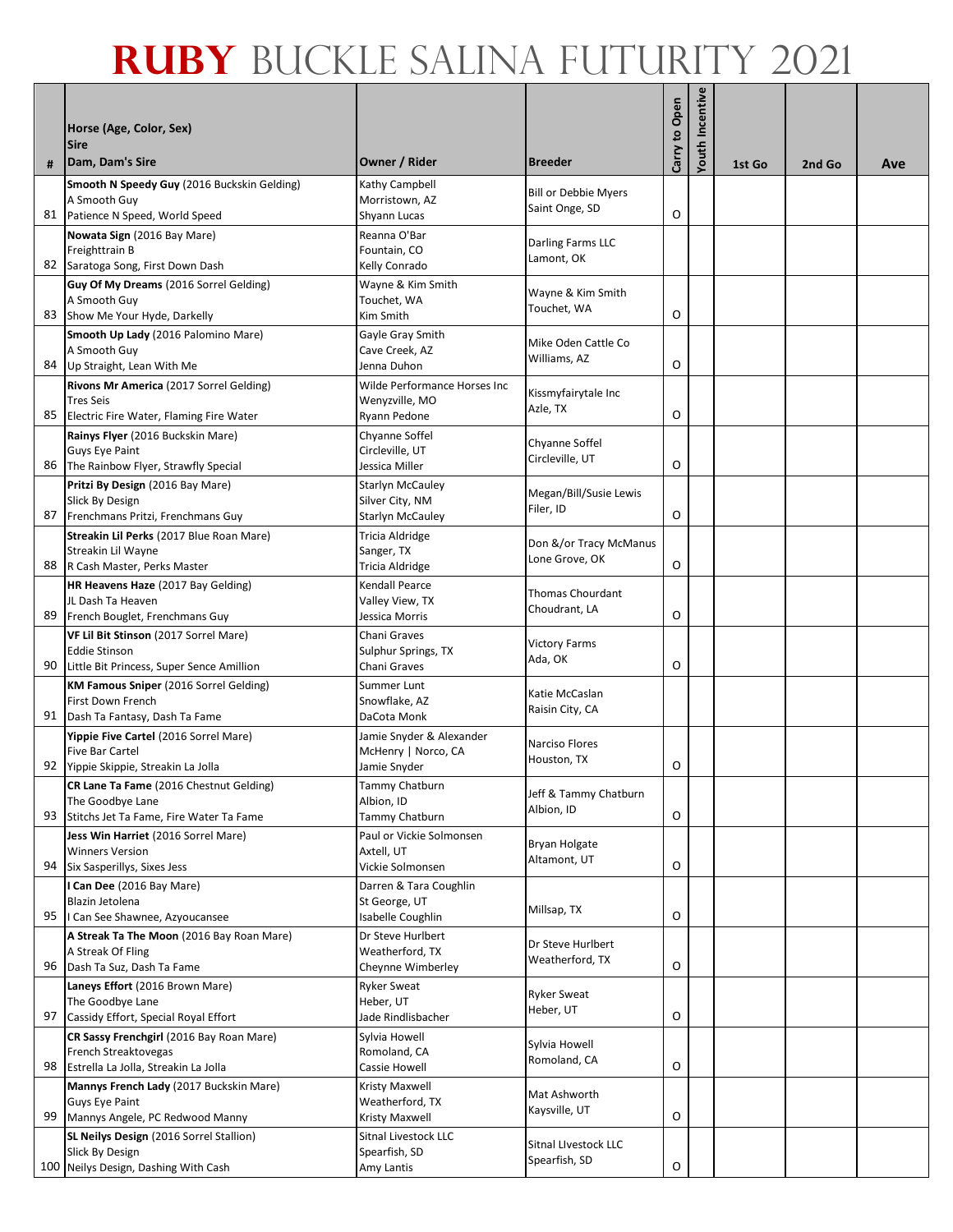| # | Horse (Age, Color, Sex)<br><b>Sire</b><br>Dam, Dam's Sire        | Owner / Rider                              | <b>Breeder</b>                      | Carry to Open | Incentive<br>Youth | 1st Go | 2nd Go | Ave |
|---|------------------------------------------------------------------|--------------------------------------------|-------------------------------------|---------------|--------------------|--------|--------|-----|
|   | Good K Oss (2016 Buckskin Mare)                                  | Clay Peck                                  |                                     |               |                    |        |        |     |
|   | The Goodbye Lane                                                 | Lehi, UT                                   | Clay Peck                           |               |                    |        |        |     |
|   | 101 Choice Hot Doc, Mr Docs Acacio                               | Kali Jo Parker                             | Lehi, UT                            | O             |                    |        |        |     |
|   | Monsterr* (2017 Buckskin Stallion)                               | Danielle Stubstad                          | Alan Woodbury                       |               |                    |        |        |     |
|   | <b>Tres Seis</b>                                                 | Ocala, FL                                  | Dickinson, ND                       | O             |                    |        |        |     |
|   | 102 Rosas Cantina CC, Corona Cartel                              | Jenna Dominick                             |                                     |               |                    |        |        |     |
|   | Wins Famous Lady (2017 Chestnut Mare)<br>Ur One Famous Rebel     | Dan & Barbara Hardisty<br>Stephenville, TX | Dan & Barbara Hardisty              |               |                    |        |        |     |
|   | 103 Win Comes Easy, Holland Ease                                 | Josh Seeger                                | Stephenville, TX                    | O             |                    |        |        |     |
|   | Fast Under Pressure (2017 Sorrel Mare)                           | Aubrey Smith                               | Martha Reeves                       |               |                    |        |        |     |
|   | No Pressure On Me                                                | Binghampton, NY                            | Weatherford, TX                     |               |                    |        |        |     |
|   | 104 Ryonsfastbucklebunny, Fast Flying Ryon                       | Ryann Pedone                               |                                     | O             |                    |        |        |     |
|   | Miss Goodbye King (2016 Chestnut Mare)<br>The Goodbye Lane       | Chelsea Jepperson<br>Genola, UT            | Joe & Sherry Barney                 |               |                    |        |        |     |
|   | 105 Vintage Annie King, Vintage Continental                      | Chelsea Jepperson                          | Genola, UT                          | O             |                    |        |        |     |
|   | EPH Streak Of Dust (2016 Bay Gelding)                            | Jake & Jessie Altman                       | Echeta Performance                  |               |                    |        |        |     |
|   | French Streaktovegas                                             | Olathe, CO                                 | Horses LLC                          |               |                    |        |        |     |
|   | 106 Dusty Lil Effort, Lil McGinn                                 | Jessie Altman                              | Gillette, WY                        | O             |                    |        |        |     |
|   | TFour Shome The Money (2017 Bay Gelding)<br>Tfouroverdrivinnfame | Makenna Christensen<br>Lakepoint, UT       | Four Taylors Ranch                  |               |                    |        |        |     |
|   | 107 Money From the Mint, On The Money Red                        | Makenna Christensen                        | Neola, UT                           | O             |                    |        |        |     |
|   | Sea U In Vegas (2016 Bay Roan Mare)                              | Amy Freeman                                |                                     |               |                    |        |        |     |
|   | French Streaktovegas                                             | Tehachapi, CA                              | Sandra Neely<br>Junction City, OR   |               |                    |        |        |     |
|   | 108 Sea Dat Lady, Juno Dat Cash                                  | Amy Freeman                                |                                     | O             |                    |        |        |     |
|   | HR My Fame Is Epic (2016 Sorrel Gelding)<br>Epic Leader          | <b>BAJ Living Trust</b>                    | Elizabeth S Hays                    |               |                    |        |        |     |
|   | 109 Go Wilma Dash, Dash Ta Fame                                  | Scottsdale, AZ<br><b>Buffy Walchli</b>     | Arcadia, LA                         | O             |                    |        |        |     |
|   | Dan Ds Dashin Bye (2016 Sorrel Mare)                             | <b>Darcy Pires</b>                         |                                     |               |                    |        |        |     |
|   | The Goodbye Lane                                                 | Tipton, CA                                 | <b>Darcy Pires</b><br>Tipton, CA    |               |                    |        |        |     |
|   | 110 Sally May Tucker, Docs Jen N Tonic                           | Kaiden Ayres                               |                                     | O             |                    | Out    |        |     |
|   | Curious Society Cash (2017 Sorrel Gelding)                       | 7B Performance Horses<br>Buhl, ID          | 7B Performance Horses               |               |                    |        |        |     |
|   | No Cash Back<br>111 Ms Pico Society, Sweet Society Road          | David Wiseman                              | Buhl, ID                            | O             |                    |        |        |     |
|   | Heza Swift Spyder (2016 Sorrel Gelding)                          | Brad & Karly Knight                        |                                     |               |                    |        |        |     |
|   | The Goodbye Lane                                                 | Roosevelt, UT                              | Clay Peck<br>Lehi, UT               |               |                    |        |        |     |
|   | 112 Coons Glory, BF Heza Hot Shot                                | <b>Stacy Glause</b>                        |                                     | O             |                    |        |        |     |
|   | Too Fame Or Fly (2016 Cremello Mare)                             | <b>Rich Morley</b><br>Salem, UT            | Hughes Morley Land &                |               |                    |        |        |     |
|   | PC Redwood Manny<br>113 Sophera Fame, Dash Ta Fame               | Eliza Morley                               | Livestock<br>Payson, UT             |               |                    |        |        |     |
|   | RV Brijett (2017 Sorrel Mare)                                    | Randy or Vauna Walker                      |                                     |               |                    |        |        |     |
|   | Blazin Jetolena                                                  | Pingree, ID                                | Megan McLeod-Sprague<br>Marsing, ID |               |                    |        |        |     |
|   | 114 DTF Mellowdoc, Dash Ta Fame                                  | Vauna Walker                               |                                     | O             |                    |        |        |     |
|   | Tex Walka (2017 Bay Gelding)<br>Slick By Design                  | Lance Stairs<br>Hanford, CA                | Doug Brown/Tim Parker               |               |                    |        |        |     |
|   | 115 Rene To Run, Rene Dan Jet                                    | Lyndee Stairs                              | Paso Robles, CA                     | O             |                    |        |        |     |
|   | Jawanadance N Vegas (2016 Bay Roan Mare)                         | Shyann Lucas                               |                                     |               |                    |        |        |     |
|   | French Streaktovegas                                             | Morristown, AZ                             | Jim & Kathy Lucas<br>Jackson, WY    |               |                    |        |        |     |
|   | 116 Jawanadance, Cashin Man                                      | Shyann Lucas                               |                                     | O             |                    |        |        |     |
|   | Famous Rose Can (2017 Brown Mare)                                | Brenda Hinze                               | Joe & Carla Spitz                   |               |                    |        |        |     |
|   | Freckles Ta Fame<br>117 Steakin Josey Rose, A Streak Of Fling    | Ault, CO<br>Jillian Hinze                  | Lamar, CO                           | O             |                    |        |        |     |
|   | DH Smoothguy Ta Fame (2016 Palomino Mare)                        | Donna Heinen                               |                                     |               |                    |        |        |     |
|   | A Smooth Guy                                                     | Mesa, WA                                   | Donna Heinen<br>Mesa, WA            |               |                    |        |        |     |
|   | 118 CP Hoot Ta Boot, Dash Ta Fame                                | Donna Heinen                               |                                     | O             |                    |        |        |     |
|   | Jimmie Beans Fling (2016 Bay Gelding)                            | Cary & Jessica Warpole                     | David & Tyler Hoxeng                |               |                    |        |        |     |
|   | A Streak Of Fling<br>119 Think Flit Bargain, Flit Bargain        | San Tan Valley, AZ<br>Jenna Duhon          | Volin, SD                           | O             |                    | Out    |        |     |
|   | NNN Firewater Dash (2016 Sorrel Gelding)                         | Jeanette Nelson                            |                                     |               |                    |        |        |     |
|   | <b>NNN Firewater Alive</b>                                       | Milledgeville, GA                          | Mike Plott Estate<br>Waverly, AL    |               |                    |        |        |     |
|   | 120 Cant Catch Cleat, Dashing Cleat                              | Ryann Pedone                               |                                     | O             |                    |        |        |     |